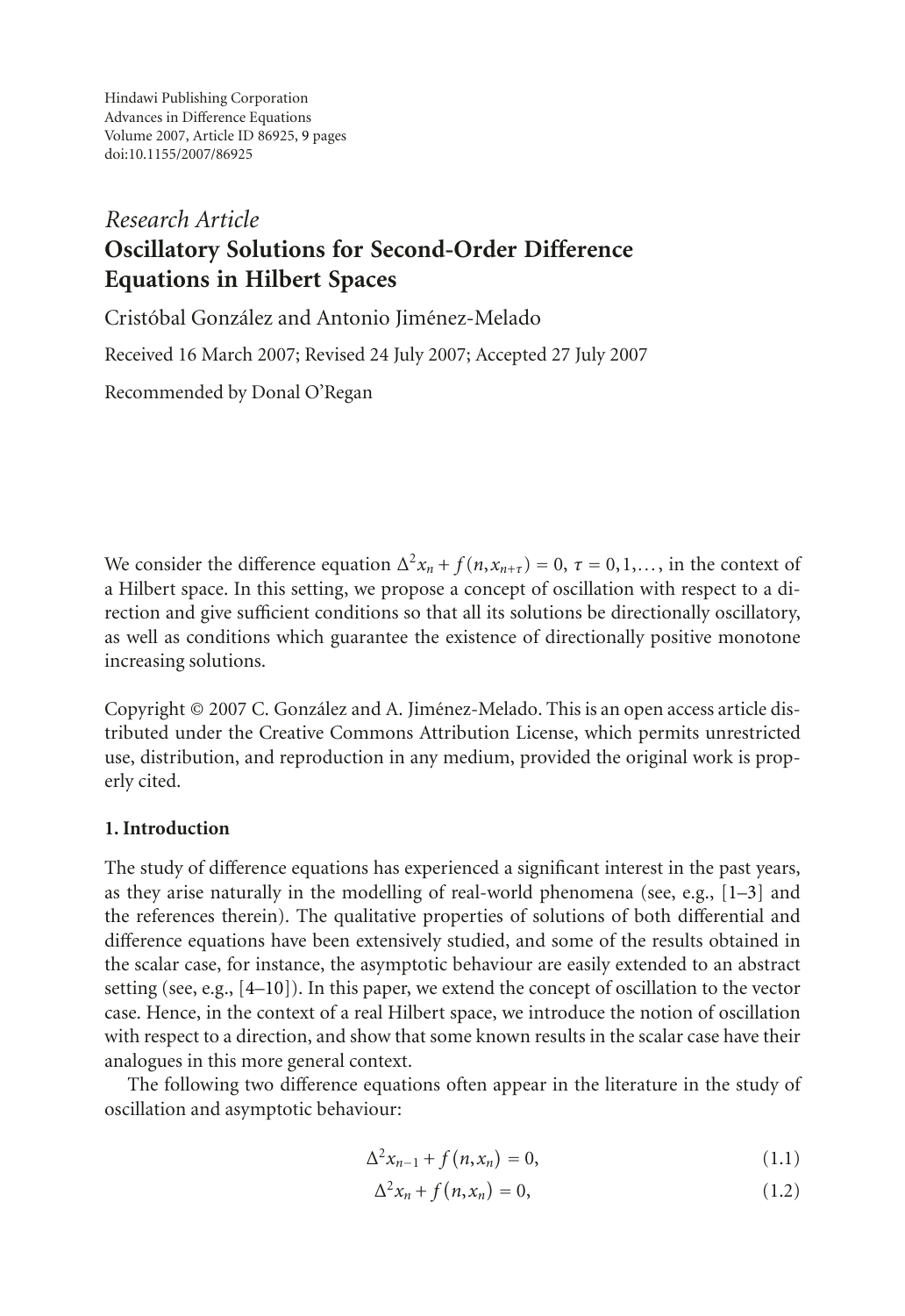where  $\Delta x_n = x_{n+1} - x_n$  is the forward difference operator and  $f(n, \cdot)$  is a continuous function. For the first one, it is also usual to assume, when dealing with oscillation and nonoscillation, that  $f(n, \cdot)$  is "sign-preserving," that is,  $f(n, x) \cdot x \ge 0$  for all  $n \in \mathbb{N}$  and all  $x \in \mathbb{R}$ . The simplest result about the nonexistence of eventually positive solutions of [\(1.1\)](#page-0-0) is obtained under the stronger assumption  $f(n,x) \ge 2x$  for all  $n \in \mathbb{N}$  and all  $x \ge 0$  for obvious reasons: the term  $f(n, x_n)$  neutralises the action of the term  $-2x_n$ . If, in addition, we wish to guarantee the nonexistence of eventually negative solution, we may impose the condition  $f(n, x) \leq 2x$  for all  $n \in \mathbb{N}$  and all  $x \leq 0$ . The two conditions can be written together as  $f(n,x)/x \ge 2$  for all  $n \in \mathbb{N}$  and all  $x \ne 0$ . Observe that this argument is not valid for [\(1.2\)](#page-0-1), which is used by some authors to give results on the existence of solutions with a prescribed asymptotic behaviour. In this paper, we give a unified treatment of both equations by considering the following one:

<span id="page-1-0"></span>
$$
\Delta^2 x_n + f(n, x_{n+\tau}) = 0, \quad \tau = 0, 1, 2, \dots
$$
 (1.3)

Recall that a sequence of real numbers is called nonoscillatory if there exists a positive integer *N* such that  $x_{n+1}x_n > 0$  for all  $n \geq N$ ; otherwise it is called oscillatory. We say that [\(1.3\)](#page-1-0) is oscillatory if all of its solutions are oscillatory. As we mention above, the condition *f* (*n*,*x*)/*x* ≥ 2 for all *n* ∈ N and all *x* ≠ 0 is sufficient to guarantee that [\(1.1\)](#page-0-0) is oscillatory.

From now on, we will assume that *X* is a real Hilbert space with inner product  $\langle \cdot, \cdot \rangle$ and induced norm  $\|\cdot\|$ . The unit sphere of *X* is the set  $S_X = \{x \in X : ||x|| = 1\}$ , and for any nonempty subset  $A \subset X$ , its orthogonal complement is  $A^{\perp} = \{y \in X : \langle y, a \rangle =$  $0 \forall a \in A$ . In this context, the above notions and conditions may be emulated by replacing the product in  $\mathbb{R}$  by the product in *X*. Hence, a possible definition for a sequence  $\{x_n\}$ to be nonoscillatory is  $\langle x_n, x_{n+1} \rangle > 0$ , and the hypothesis  $f(n,x)/x \ge 2$  may be replaced by

<span id="page-1-1"></span>
$$
\frac{\langle f(n,x), y \rangle}{\langle x, y \rangle} \ge a_n > 0, \quad \forall x, y \in X, \text{ with } \langle x, y \rangle \ne 0.
$$
 (1.4)

Unfortunately, this condition is extremely strong, since it implies that  $f(n, x)$  is in the ray  $\{ax : a \ge 0\}$ . A more convenient version of oscillation and condition [\(1.4\)](#page-1-1) is obtained using directional notions: if  $u \in S_X$ , we say that a point  $x \in X$  is positive with respect to *u* if  $\langle x, u \rangle > 0$  (*x* is negative if  $-x$  is positive) and we say that a sequence  $\{x_n\}$  in *X* is increasing with respect to *u* if  $\langle x_{n+1} - x_n, u \rangle > 0$  for all  $n \in \mathbb{N}$  ( $\{x_n\}$  is decreasing if  $\{-x_n\}$  is increasing). A sequence  $\{x_n\}$  in *X* is oscillatory with respect to *u* if it is neither eventually positive nor eventually negative with respect to  $u$ ; and we say that  $(1.3)$  is oscillatory with respect to *u* if all of its solutions are oscillatory with respect to *u*. Now, instead of condition [\(1.4\)](#page-1-1), we will impose that  $\langle f(n,x), u \rangle / \langle x, u \rangle \ge 0$  for all  $x \in X \setminus \{u\}^{\perp}$ , which can be interpreted as that  $f(n, \cdot)$  preserves the sign with respect to *u*. When  $X = \mathbb{R}$ , this latter condition really implies that  $f(n, \cdot)$  preserves signs, but in the vector case, we will need to add the extra hypothesis

<span id="page-1-2"></span>
$$
\langle f(n,x),x \rangle \ge 0. \tag{H0}
$$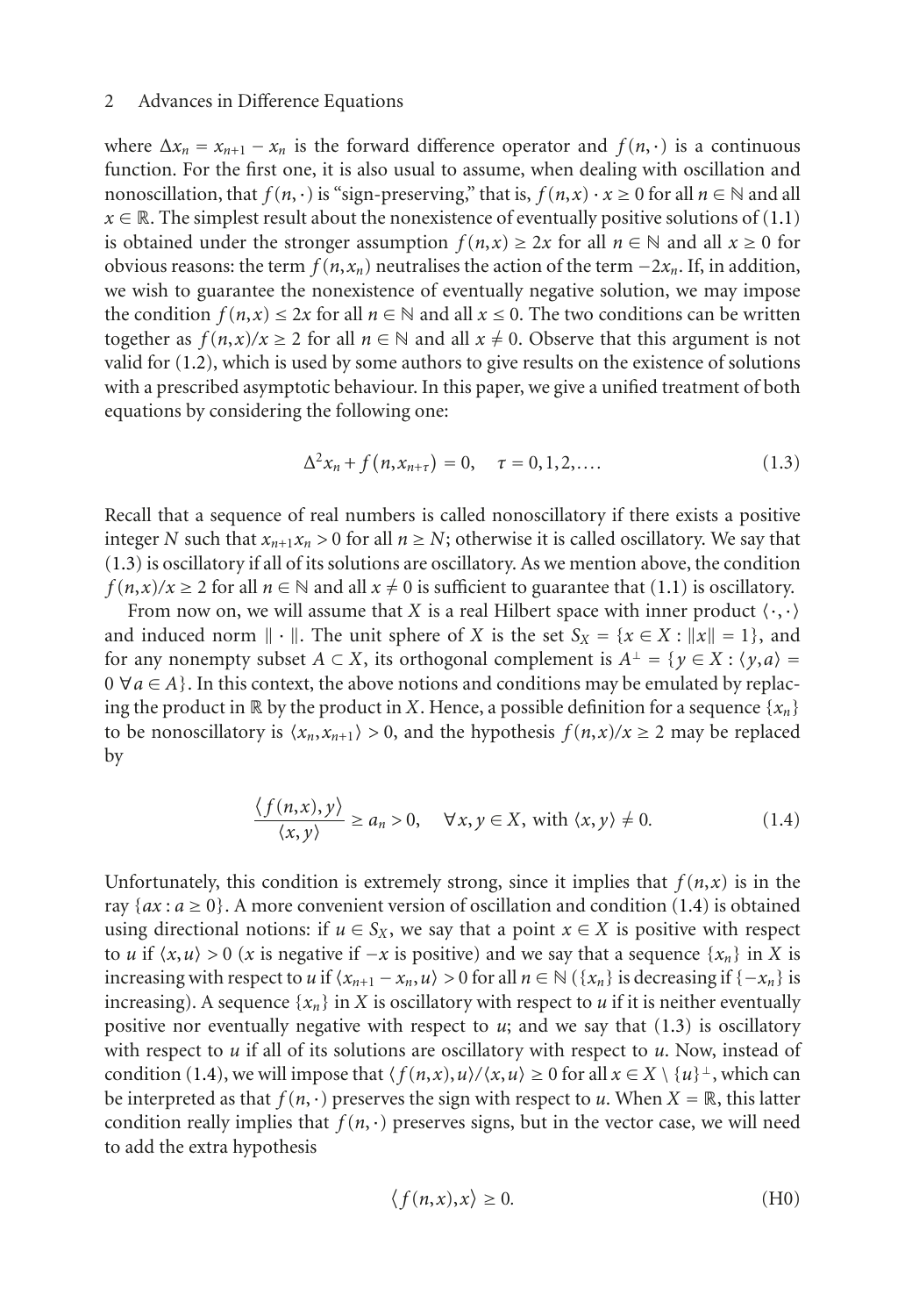Our final comment concerns oscillation of systems. Jiang and Li considered in [\[11](#page-8-1)] the system

$$
\Delta x_n = a_n g(y_n), \qquad \Delta y_{n-1} = -f(n, x_n), \qquad (1.5)
$$

and studied the oscillation of its solutions in the following sense: a solution ({ $x_n$ }, { $y_n$ }) is oscillatory if both components are oscillatory. With our definitions, the system is interpreted as a vector equation  $(X = \mathbb{R}^2)$ , and the oscillation in the sense of Jiang and Li is interpreted as the oscillation of that vector equation with respect to both directions  $u_1 = (1,0)$  and  $u_2 = (0,1)$ .

#### **2. The results**

Our first theorem is devoted to the existence of asymptotically constant solutions which are positive and monotone increasing, hence nonoscillatory. It is a discrete counterpart of recent results by Dubé and Mingarelli [[12\]](#page-8-2), Ehrnström [[13](#page-8-3)], and Wahlén [[14](#page-8-4)]. The proof relies on the Schauder fixed point theorem applied to certain operator defined on a subset of  $\ell_{\infty}(X)$ , that is, the Banach space of all bounded sequences  $x = \{x_n\}$  in *X* with the norm  $||x||_{\infty} = \sup_n ||x_n||$ .

In this paper, we use the following terminology: by a compact operator we mean a continuous operator which maps bounded sets onto relatively compact sets, so that Schauder fixed point theorem asserts that any compact operator  $T: C \to C$  defined on a nonempty, bounded, closed, and convex subset *C* of a Banach space has a fixed point in *C*.

At some moment, we will also use the following version of the Leray-Schauder fixed point theorem: if *B*(0,*R*) denotes the closed ball of centre 0 and radius *R* in *X*, and if  $T: B(0,R) \to X$  is compact and satisfies the so-called Leray-Schauder condition, that is,  $Tx \neq \lambda x$  whenever  $||x|| = R$  and  $\lambda > 1$ , then *T* has a fixed point. (See, cf. [\[15\]](#page-8-5).)

<span id="page-2-3"></span>Theorem 2.1. *Consider the second-order difference equation [\(1.3\)](#page-1-0), in the real Hilbert space X, together with the following assumptions:*

<span id="page-2-1"></span>(H1) *for each positive integer n, the function*  $f(n, \cdot) : X \to X$  *is compact and satisfies* [\(H0\)](#page-1-2); (H2) *there exist*  $\mu > 0$  *and*  $\mu \in S_X$ *, such that* 

<span id="page-2-2"></span>
$$
\sum_{k=0}^{\infty} k \sup_{0 \le \langle x, u \rangle \le \mu} \|f(k, x)\| < \infty,\tag{H2.1}
$$

$$
\frac{\langle f(n,x),u\rangle}{\langle x,u\rangle} \ge 0, \quad \forall n \in \mathbb{N} \text{ and all } x \in X \setminus \{u\}^{\perp}.
$$
 (H2.2)

<span id="page-2-0"></span>*Then, for each*  $M \in X$  *with*  $\langle M, u \rangle = \mu$ *, there exists a solution*  $\{x_k\}$  *to* [\(1.3\)](#page-1-0)*, with*  $x_k \to M$  *as*  $k \to \infty$ , which is eventually positive and nondecreasing with respect to *u*.

As an illustrative example for this theorem, we can consider the following difference equation in  $\mathbb{R}^2$ :

$$
\Delta^2 x_n + \frac{\text{sign}(x_n) |x_n|^{\gamma}}{n^3 (1 + y_n^2)} = 0, \qquad \Delta^2 y_n - \frac{x_n + y_n}{1 + y_n^2} = 0,
$$
\n(2.1)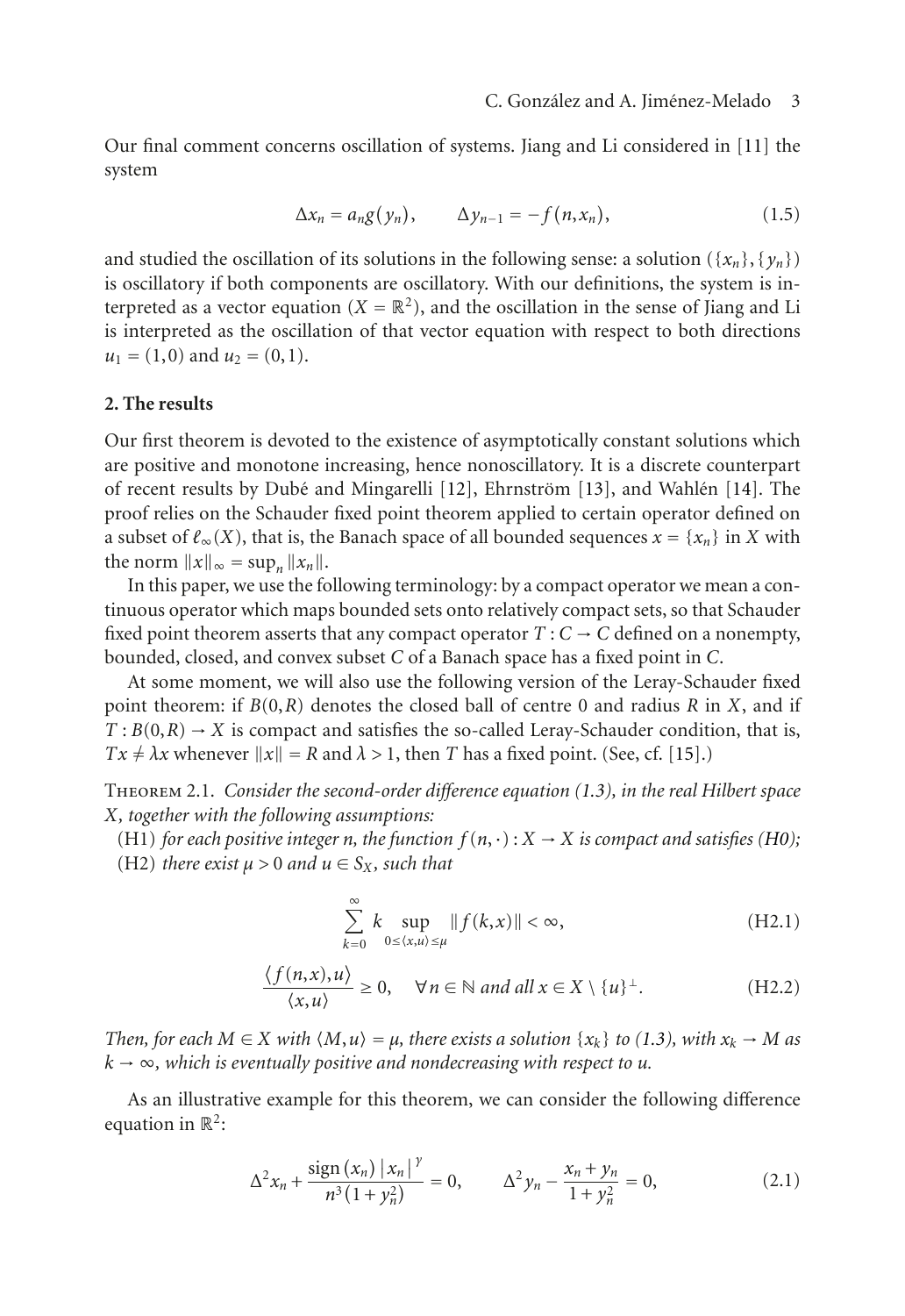where *γ* is any real number. In this case,

$$
f(n, x, y) = \left(\frac{\text{sign}(x)|x|^y}{n^3(1+y^2)}, -\frac{x+y}{1+y^2}\right), \quad n \in \mathbb{N}, (x, y) \in \mathbb{R}^2.
$$
 (2.2)

Observe that the first component of  $f$  keeps the sign of  $x$ , which means that [\(H2.2\)](#page-2-0) is fulfilled for  $u = (1,0)$ . On the other hand, if  $\mu > 0$  and  $(x, y) \in \mathbb{R}^2$  is such that  $0 \leq$  $\langle (x, y), (1, 0) \rangle \leq \mu$ , that is,  $0 \leq x \leq \mu$ , then  $|| f(n, x, y) || \leq (1 + y^2)^{-1} (\mu^y/n^3 + \mu^2 + |y|) \leq$  $c/n<sup>3</sup>$  for certain constant  $c > 0$ . This means that [\(H2.1\)](#page-2-1) is also fulfilled. Therefore, our theorem asserts for any  $(x_0, y_0) \in \mathbb{R}^2$  with  $x_0 > 0$ , there exists a solution  $(x_n, y_n)$  to the system [\(2.1\)](#page-2-2) converging to  $(x_0, y_0)$ , and for which the sequence of its first components,  ${x_n}$ , is eventually positive and nondecreasing.

*Proof of [Theorem 2.1.](#page-2-3)* Fix  $M \in X$  such that  $\langle M, u \rangle = \mu$ . We will reduce our problem to a fixed point problem for certain operator  $T: C \to \ell_{\infty}(X)$ , where *C* is a subset of  $\ell_{\infty}(X)$ . The set *C* is defined as  $C = \{x = \{x_i\} \in \mathcal{C}_{\infty}(X): 0 \le \langle x_i, u \rangle \le \mu \text{ and } ||x_i|| \le ||M|| + A\}$ , where

$$
A = \sum_{k=0}^{\infty} k \sup_{0 \le x, u \ge \mu} ||f(k, x)||. \tag{2.3}
$$

The operator  $T = (T_0, T_1, \dots)$  is defined, for  $x = \{x_j\} \in C$ , as

$$
T_n(x) = \begin{cases} M & \text{if } n \le n_0, \\ M - \sum_{j=n}^{\infty} (j - n + 1) f(j, x_{j+\tau}) & \text{if } n > n_0, \end{cases}
$$
 (2.4)

where  $n_0$  is a previously chosen positive integer with the following property

$$
\sum_{n=n_0}^{\infty} n \sup_{0 \le \langle x, u \rangle \le \mu} \langle f(n, x), u \rangle < \mu.
$$
 (2.5)

Observe that by [\(H2.1\)](#page-2-1),  $T_n(x) \to M$  as  $n \to \infty$ , and that for  $n > n_0$ ,

$$
\Delta T_n(x) = \sum_{j=n}^{\infty} f(j, x_{j+\tau}), \qquad \Delta^2 T_n(x) = -f(n, x_{n+\tau}), \qquad (2.6)
$$

so that any fixed point of *T*,  $x = \{x_n\}$ , is a solution to [\(1.3\)](#page-1-0) for  $n > n_0$ , with the desired limit *M*. Moreover, we obtain that, for  $n > n_0$ ,  $\langle x_n, u \rangle \ge 0$ , and by [\(H2.2\)](#page-2-0),

$$
\Delta \langle x_n, u \rangle = \Delta \langle T_n(x), u \rangle = \sum_{j=n}^{\infty} \langle f(j, x_{j+\tau}), u \rangle \ge 0, \tag{2.7}
$$

that is, *x* is nonnegative and nondecreasing with respect to *u* for  $n > n_0$ . With more precision, *x* is eventually positive with respect to *u* since, by [\(H2.1\)](#page-2-1),

$$
\langle x_n, u \rangle = \langle T_n(x), u \rangle \longrightarrow \langle M, u \rangle = \mu > 0. \tag{2.8}
$$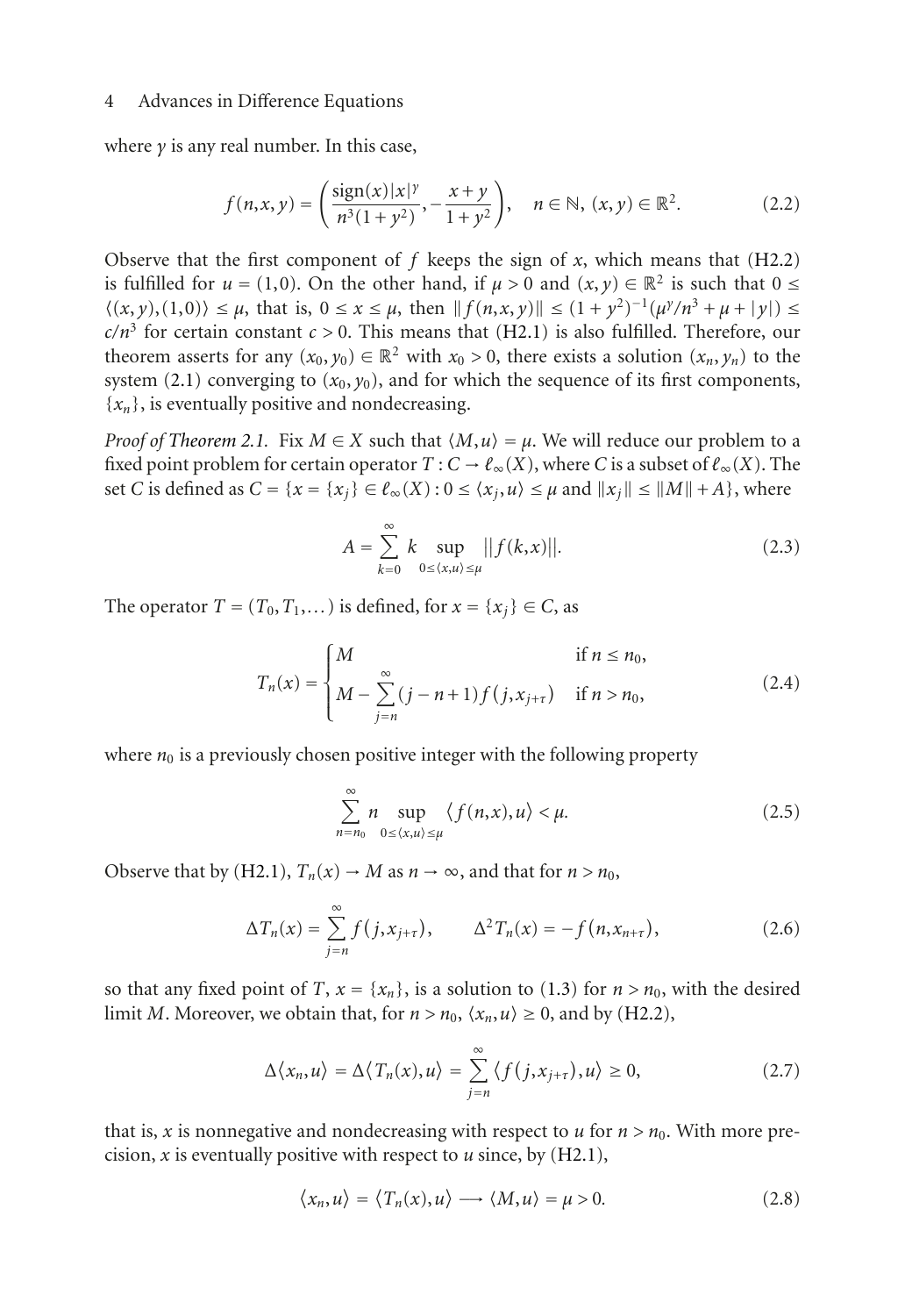Observe also that, although a fixed point of *T*,  $x = \{x_n\}$ , needs not to be a solution of [\(1.3\)](#page-1-0), we can always obtain a solution of this equation with the same tail as *x*. We can replace the first  $n_0$  terms of x by appropriate elements of X using a backward recursive process in order to obtain a solution to [\(1.3\)](#page-1-0). In the first step of the method, we want to find  $x_{n_0}$  such that  $\Delta^2 x_{n_0} = -f(n_0, x_{n_0+\tau})$ , where  $x_{n_0+1}$  and  $x_{n_0+2}$  are known. If  $\tau > 0$ , then  $x_{n_0+\tau}$  is also known and the solution is easy. However, if  $\tau = 0$ , the situation is different,  $x_{n_0+\tau}$  is not known, and we need to solve an equation of the type  $z + f(n_0, z) = b$ , where the unknown is *z*. In other words, we need to be sure that the operator  $g(z) = b - f(n_0, z)$ has a fixed point, and this is true because  $g$  is compact and satisfies the Leray-Schauder condition in any ball  $B(0,R)$ , with  $R > ||b||$ : if  $g(z) = \lambda z$  for some  $\lambda > 1$  and  $||z|| = R$ , then we would have

$$
\lambda R^2 = \langle g(z), z \rangle = \langle b, z \rangle - \langle f(n_0, z), z \rangle \tag{2.9}
$$

from which, using the Cauchy-Schwarz inequality,

$$
\langle f(n_0, z), z \rangle \le R(||b|| - \lambda R) < 0,\tag{2.10}
$$

which contradicts hypothesis [\(H0\)](#page-1-2).

To end the proof, we will show that *T* has a fixed point in *C*. In the first place, *C* is nonempty, bounded, closed, convex, and invariant under *T* by (H2) and the properties of linearity and continuity of the inner product, so that, by the Schauder fixed point theorem, *T* will have a fixed point in *C* if it is a compact operator, that is, if it is continuous and sends bounded sets onto relatively compact sets.

First, we prove that *T* is continuous. Assuming that  $x = \{x_n\} \in C$  and that  $\varepsilon > 0$  is given, use [\(H2.1\)](#page-2-1) to select  $N \in \mathbb{N}$  such that

$$
\sum_{n=N+1}^{\infty} n \sup_{0 \le \langle x, u \rangle \le \mu} ||f(n,x)|| < \frac{\varepsilon}{4}.\tag{2.11}
$$

Next, use that  $f(j, \cdot)$  is continuous at  $x_{j+\tau}$ , to obtain  $\delta > 0$  such that, for each  $j =$  $0,1,...,N$ ,  $|| f(j, x_{j+\tau}) - f(j,z)|| < \varepsilon/N(N+1)$  whenever  $z \in X$  with  $0 \le \langle z, u \rangle \le \mu$  and  $\|z - x_{i+\tau}\| < \delta$ . This supplies all the necessary ingredients in order to obtain that  $\|T(x) - x_{i+\tau}\|$ *T*(*y*)∥<sub>∞</sub> < *ε* whenever *y* ∈ *C* satisfies that  $||y - x||_∞ < δ$ . We let the reader fill in the details.

Finally, we proceed to prove that  $T(C)$  is a relatively compact subset in  $\ell_{\infty}(X)$ . To do it, suppose that  $\{x^n\}$  is a sequence in *C* and let us see that  $\{T(x^n)\}$  has a convergent subsequence. We follow a diagonal process: if  $x^n = \{x_j^n\}_{j \in \mathbb{N}}$ , use that  $f(0, \cdot)$  is compact to obtain a subsequence  $\{x^{0,n}\}\cup\{x^{f(1)}, \dots, x^{(k)}\}$  that  $\{f(0, x^{0,n})\}\cup\{x^{0,n}\}$ obtain a subsequence  $\{x^{0,n}\}_{n\in\mathbb{N}}$  of  $\{x^n\}_{n\in\mathbb{N}}$  such that  $\{f(0,x^{0,n}_t)\}_{n\in\mathbb{N}}$  converges.

Again, use that  $f(1, \cdot)$  is compact to obtain a subsequence  $\{x^{1,n}\}_{n\in\mathbb{N}}$  of  $\{x^{0,n}\}_{n\in\mathbb{N}}$  such that  $\{f(1, x_{1+t}^{1,n})\}_{n \in \mathbb{N}}$  converges, and observe that  $\{f(0, x_{t}^{1,n})\}_{n \in \mathbb{N}}$  is also convergent. Ar-<br>quing in this way we find for each  $k \in \mathbb{N}$  a subsequence  $\{x^{k+1,n}\}_{n \in \mathbb{N}}$  of  $\{x^{k,n}\}_{n \in \mathbb{N}}$  s guing in this way, we find for each  $k \in \mathbb{N}$  a subsequence  $\{x^{k+1,n}\}_{n \in \mathbb{N}}$  of  $\{x^{k,n}\}_{n \in \mathbb{N}}$  such that the sequence  $\{f(0, x^{k+1,n})\}_{n \in \mathbb{N}}$  of  $\{f(k+1, x^{k+1,n})\}_{n \in \mathbb{N}}$  are sen that the sequences  $\{f(0, x_{\tau}^{k+1,n})\}_{n\in\mathbb{N}}, \{f(1, x_{1+\tau}^{k+1,n})\}_{n\in\mathbb{N}}, \ldots, \{f(k+1, x_{k+1+\tau}^{k+1,n})\}_{n\in\mathbb{N}}$  are convergent vergent.

Observe now that the subsequence  $\{x^{n,n}\}$  of  $\{x^n\}$  satisfies that  $\{f(j, x^{n,n}_{j+1})\}_{n\in\mathbb{N}}$  is con-<br>gent for all  $i \in \mathbb{N}$  and use it together with (H2 1) to prove that  $\{T(x^{n,n})\}$  is conververgent for all *j* ∈ N and use it, together with [\(H2.1\)](#page-2-1), to prove that {*T*(*x<sup><i>n*,*n*</sup>)} is convergent, that is, that it is a Cauchy sequence in  $\ell_{\infty}(X)$  (the details are left to the reader).  $\Box$ gent, that is, that it is a Cauchy sequence in  $\ell_{\infty}(X)$  (the details are left to the reader).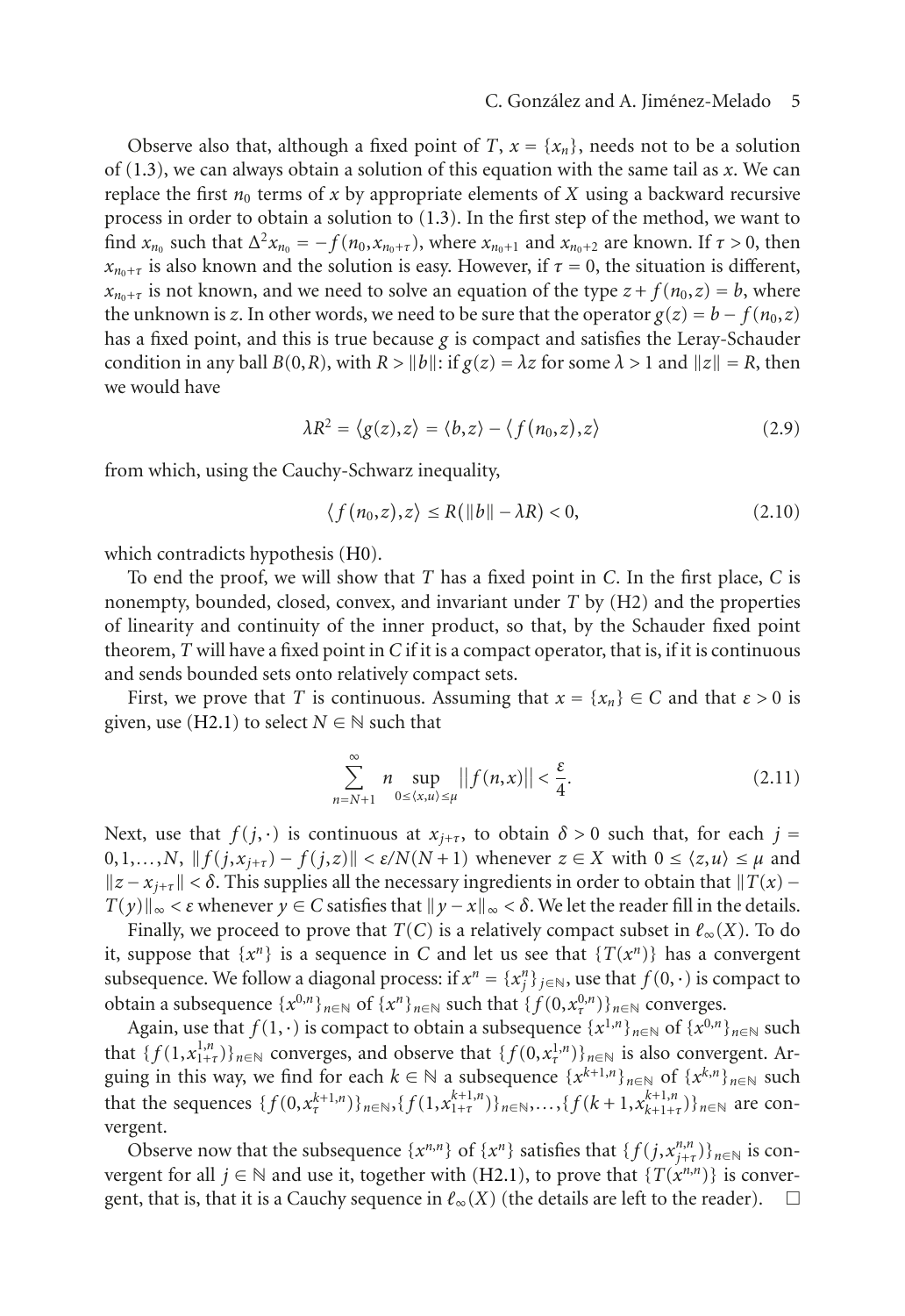<span id="page-5-1"></span>The next theorem is an oscillation result for [\(1.3\)](#page-1-0) based on the ideas outlined in the introduction.

Theorem 2.2. *Consider the second-order difference equation [\(1.3\)](#page-1-0), in the real Hilbert space X, together with the following assumption:*

<span id="page-5-2"></span>(H3) *there exist*  $u \in S_X$  *and a sequence of positive real numbers*  $\{a_n\}$  *such that* 

$$
\sum_{j=0}^{\infty} a_j = \infty, \tag{H3.1}
$$

<span id="page-5-4"></span>
$$
\frac{\langle f(n,x), u \rangle}{\langle x, u \rangle} \ge a_n, \quad \forall n \in \mathbb{N} \text{ and all } x \in X \setminus \{u\}^{\perp};
$$
 (H3.2)

*then [\(1.3\)](#page-1-0) is oscillatory with respect to u.*

Again, we give an example for this situation in  $X = \mathbb{R}^2$ ,

<span id="page-5-0"></span>
$$
\Delta^2 x_n + \frac{x_n (1 + y_n^2)}{n} = 0,
$$
  

$$
\Delta^2 y_n - y_n (1 + x_n^2) = 0.
$$
 (2.12)

In this case,  $f(n, x, y) = (x(1 + y^2)/n, y(1 + x^2))$ . Observe that for  $u = (1, 0)$ , condition (H3) is satisfied with  $a_n = 1/n$ ; and for  $v = (0, 1)$ , condition (H3) is satisfied with  $a_n = 1$ . Therefore, all the solutions to the system  $(2.12)$  are oscillatory with respect to  $u = (1,0)$ and with respect to  $v = (0,1)$ , that is, all the solutions to [\(2.12\)](#page-5-0) have oscillating components. We wonder whether all the solutions to this system are oscillatory with respect to all possible directions.

*Proof of [Theorem 2.2.](#page-5-1)* We argue by contradiction: suppose that [\(1.3\)](#page-1-0) is not oscillatory with respect to *u*. Then, there exists a solution  $\{x_n\}$  of [\(1.3\)](#page-1-0) which is eventually positive or eventually negative with respect to *u*. Since we follow a similar argument in both possibilities, we only consider the case of a solution  $\{x_n\}$  which is eventually positive. This means that there exists a positive integer  $N \in \mathbb{N}$  such that  $\langle x_n, u \rangle > 0$  for all  $n \geq N$ . As a consequence, using that  $\{x_n\}$  is a solution of [\(1.3\)](#page-1-0), we obtain that  $\{x_n\}$  is eventually nondecreasing with respect to *u*: suppose not and choose a positive integer  $K \geq N$ such that  $\Delta \langle x_K, u \rangle < 0$ . Since  $\langle x_{j+\tau}, u \rangle \ge 0$  for  $j \ge K$ , the hypothesis [\(H3.2\)](#page-5-2) implies that  $\langle f(j, x_{j+\tau}), u \rangle \ge 0$  for  $j \ge K$  and then

$$
\Delta^2 \langle x_j, u \rangle \le 0, \quad \text{for } j \ge K. \tag{2.13}
$$

If *n* is any positive integer with  $n > K$ , summing both sides of the above inequalities from *j* = *K* to *j* = *n* − 1, we obtain that  $\Delta \langle x_n, u \rangle - \Delta \langle x_K, u \rangle \le 0$ , that is, we have that

<span id="page-5-3"></span>
$$
\Delta \langle x_n, u \rangle \le \Delta \langle x_K, u \rangle < 0, \quad \text{for } n > K. \tag{2.14}
$$

This implies that  $\langle x_n, u \rangle \rightarrow -\infty$ , which enters in contradiction with the fact that  $\langle x_n, u \rangle$ 0 for  $n \geq N$ . Hence, we may assume that

$$
\langle x_j, u \rangle > 0, \quad \Delta \langle x_j, u \rangle \ge 0, \quad \text{for } j \ge N. \tag{2.15}
$$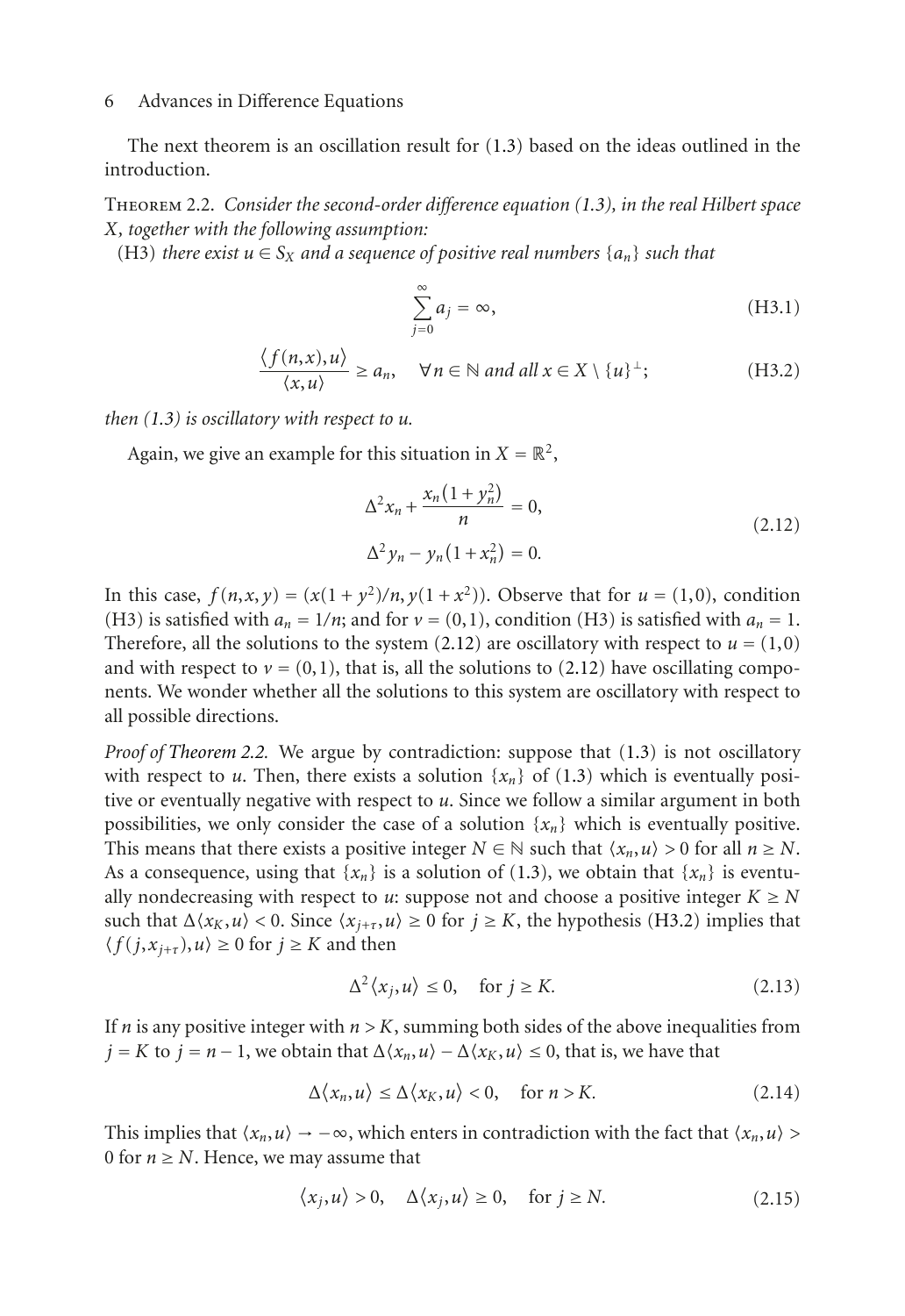## C. González and A. Jiménez-Melado 7

Next, for any *k>N*, consider the relations

$$
\Delta^2 x_j + f(j, x_{j+\tau}) = 0, \quad j = N, ..., k,
$$
\n(2.16)

and sum in both sides to obtain the following relation:

$$
\Delta x_{k+1} - \Delta x_N + \sum_{j=N}^{k} f(j, x_{j+\tau}) = 0.
$$
 (2.17)

Again, summing both sides of the above from  $k = N$  to  $k = n$ , obtain that

$$
x_{n+2} - x_{N+1} - (n+1-N)\Delta x_N + \sum_{j=N}^{n} (n+1-j)f(j, x_{j+\tau}) = 0,
$$
 (2.18)

and then, using the properties of  $\langle \cdot, \cdot \rangle$ ,

$$
\langle x_{n+2} - x_{N+1}, u \rangle - (n+1-N) \langle x_{N+1}, u \rangle + (n+1-N) \langle x_N, u \rangle
$$
  
+ 
$$
\sum_{j=N}^{n} (n+1-j) \langle f(j, x_{j+\tau}), u \rangle = 0.
$$
 (2.19)

Now, use [\(2.15\)](#page-5-3) and [\(H3.2\)](#page-5-2) to obtain that  $\langle x_{n+2} - x_{N+1}, u \rangle \ge 0$ ,  $\langle x_N, u \rangle > 0$ , and also that

<span id="page-6-0"></span>
$$
\langle f(j, x_{j+\tau}), u \rangle \ge a_j \langle x_{j+\tau}, u \rangle, \quad j \ge N. \tag{2.20}
$$

Then, combine these inequalities with [\(2.19\)](#page-6-0) to obtain

$$
-(n+1-N)\langle x_{N+1}, u \rangle + \sum_{j=N+1}^{n} (n+1-j)a_j \langle x_{j+\tau}, u \rangle < 0.
$$
 (2.21)

Since the sequence  $\{\langle x_j, u \rangle\}_{j \geq N}$  is nondecreasing and  $\tau \geq 0$ , we can continue the above relation with a chain of inequalities to obtain this other one,

$$
-(n+1-N)\langle x_{N+1}, u \rangle + \sum_{j=N+1}^{n} (n+1-j)a_j \langle x_{N+1}, u \rangle < 0, \qquad (2.22)
$$

by which, after cancelling out the term  $\langle x_{N+1}, u \rangle$ , we get

$$
\sum_{j=N+1}^{n} (n+1-j)a_j < n+1-N.
$$
 (2.23)

We obtain from this that

$$
1 > \sum_{j=N+1}^{n} \frac{n+1-j}{n+1-N} a_j \ge \frac{1}{2} (a_{N+1} + a_{N+2} + \dots + a_{r(n)}),
$$
 (2.24)

where  $r(n) = E[(n+1+N)/2]$ , the biggest integer smaller than or equal to  $(n+1+N)/2$ .<br>Since  $r(n) \to \infty$ , this contradicts (H3.1), and the proof is completed. Since  $r(n) \rightarrow \infty$ , this contradicts [\(H3.1\)](#page-5-4), and the proof is completed.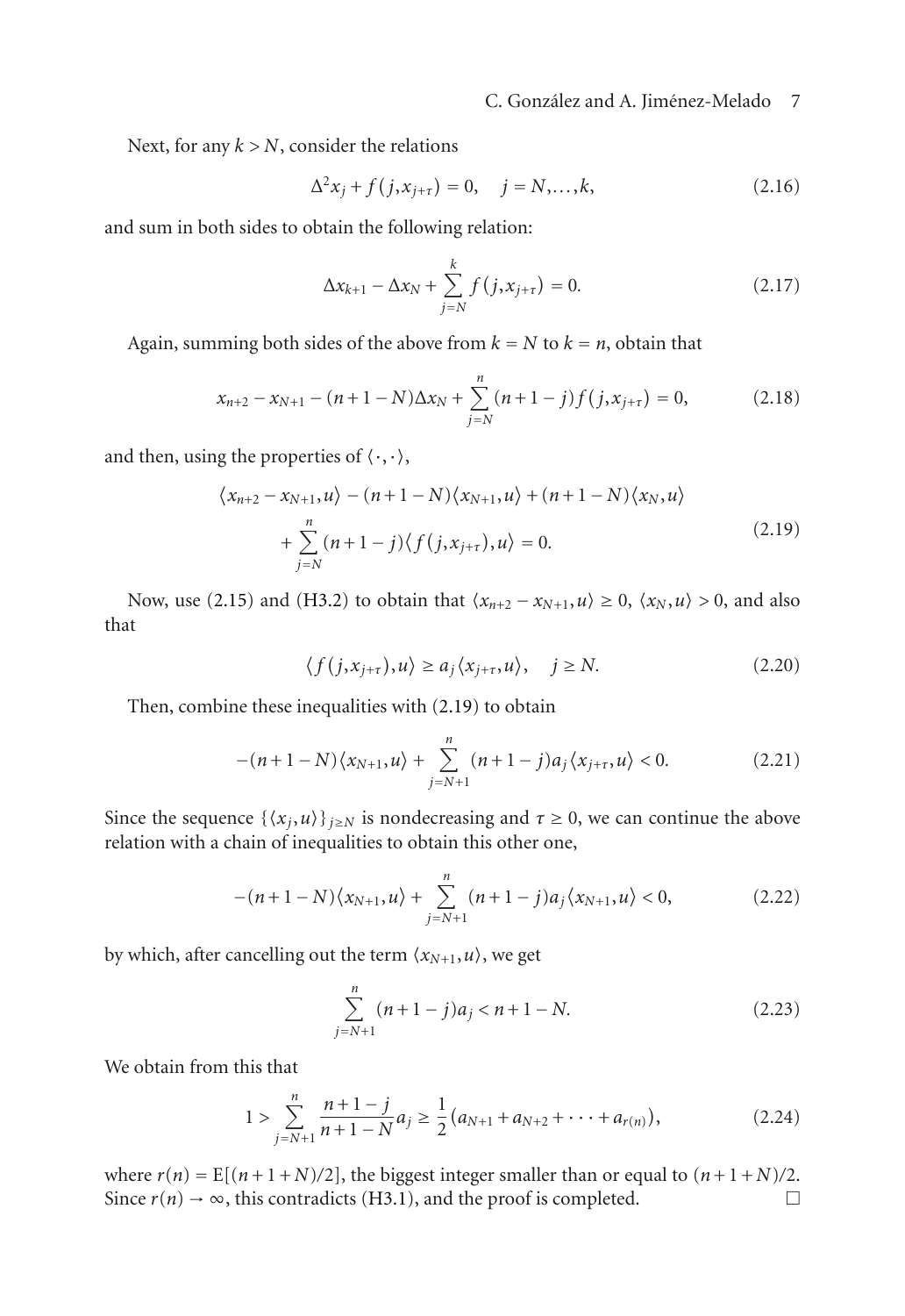*Remark 2.3.* Grace and El-Morshedy considered in [\[16](#page-8-6)] the following second-order difference equation on the real line:

$$
\Delta^2 x_{n-1} + a_n f(x_n) = 0, \quad n = 1, 2, \dots,
$$
\n(2.25)

where  $f : \mathbb{R} \to \mathbb{R}$  is continuous and satisfies that  $xf(x) > 0$  for  $x \neq 0$ . Using the Ric-cati technique, they were able to prove that this last equation (i.e., [\(1.1\)](#page-0-0) with  $f(n, x) =$  $a_n f(x)$  is oscillatory under the following additional assumptions: the function *g* defined by  $f(x) - f(y) = g(x, y)(x - y)$  for  $x, y \neq 0$  satisfies that

$$
g(x, y) \ge \lambda > 0, \quad \text{for } x, y \ne 0,
$$
 (GM1)

<span id="page-7-5"></span>
$$
\liminf_{n \to \infty} \sum_{i=N}^{n} a_i \ge \phi_N, \quad \text{for large } N \text{ with } \sum_{i=1}^{\infty} \frac{(\phi_i^+)^2}{1 + \lambda \phi_i^+} = \infty,
$$
 (GM2)

<span id="page-7-4"></span>where  $\phi_n^+$  = max $\{\phi_n, 0\}$ .<br>The hypothesis (H3)

The hypothesis (H3) for  $X = \mathbb{R}$  becomes

$$
\sum_{j=0}^{\infty} a_j = \infty, \qquad \frac{f(n,x)}{x} \ge a_n, \quad n \in \mathbb{N}, x \ne 0,
$$
\n(2.26)

where  $a_n$  is positive. Observe that [\(GM2\)](#page-7-4) is a weaker assumption than ours on  $\{a_n\}$ , because [\(GM2\)](#page-7-4) allows changing of sign. On the other hand, for  $a_n \ge 0$ , our hypotheses are more general than those in [\[16](#page-8-6)] since [\(GM1\)](#page-7-5) implies that *f* is strictly increasing, while (H3) does not.

We wonder whether the mentioned result by Grace and El-Morshedy may be adapted to the context of Hilbert spaces under the assumption of *f* being strongly monotone, that is, satisfying  $\langle f(x) - f(y), x - y \rangle \ge a ||x - y||^2$ , perhaps in a directional sense.

#### **Acknowledgments**

This research is partially supported by the Spanish (Grants MTM2007-60854 and MTM2006-26627-E) and regional Andalusian (Grants FQM210 and P06-FQM01504) Governments.

### <span id="page-7-1"></span><span id="page-7-0"></span>**References**

- [1] R. P. Agarwal, *Difference Equations and Inequalities: Theory, Methods, and Applications*, vol. 228 of *Monographs and Textbooks in Pure and Applied Mathematics*, Marcel Dekker, New York, NY, USA, 2nd edition, 2000.
- [2] R. P. Agarwal, M. Bohner, S. R. Grace, and D. O'Regan, *Discrete Oscillation Theory*, Hindawi, New York, NY, USA, 2005.
- <span id="page-7-2"></span>[3] R. P. Agarwal and P. J. Y. Wong, *Advanced Topics in Difference Equations*, vol. 404 of *Mathematics and Its Applications*, Kluwer Academic Publishers, Dordrecht, The Netherlands, 1997.
- <span id="page-7-3"></span>[4] R. P. Agarwal and D. O'Regan, "Difference equations in abstract spaces," *Journal of the Australian Mathematical Society*, vol. 64, no. 2, pp. 277–284, 1998.
- [5] D. Franco, D. O'Regan, and J. Peran, "The antipodal mapping theorem and difference equations in Banach spaces," *Journal of Difference Equations and Applications*, vol. 11, no. 12, pp. 1037– 1047, 2005.